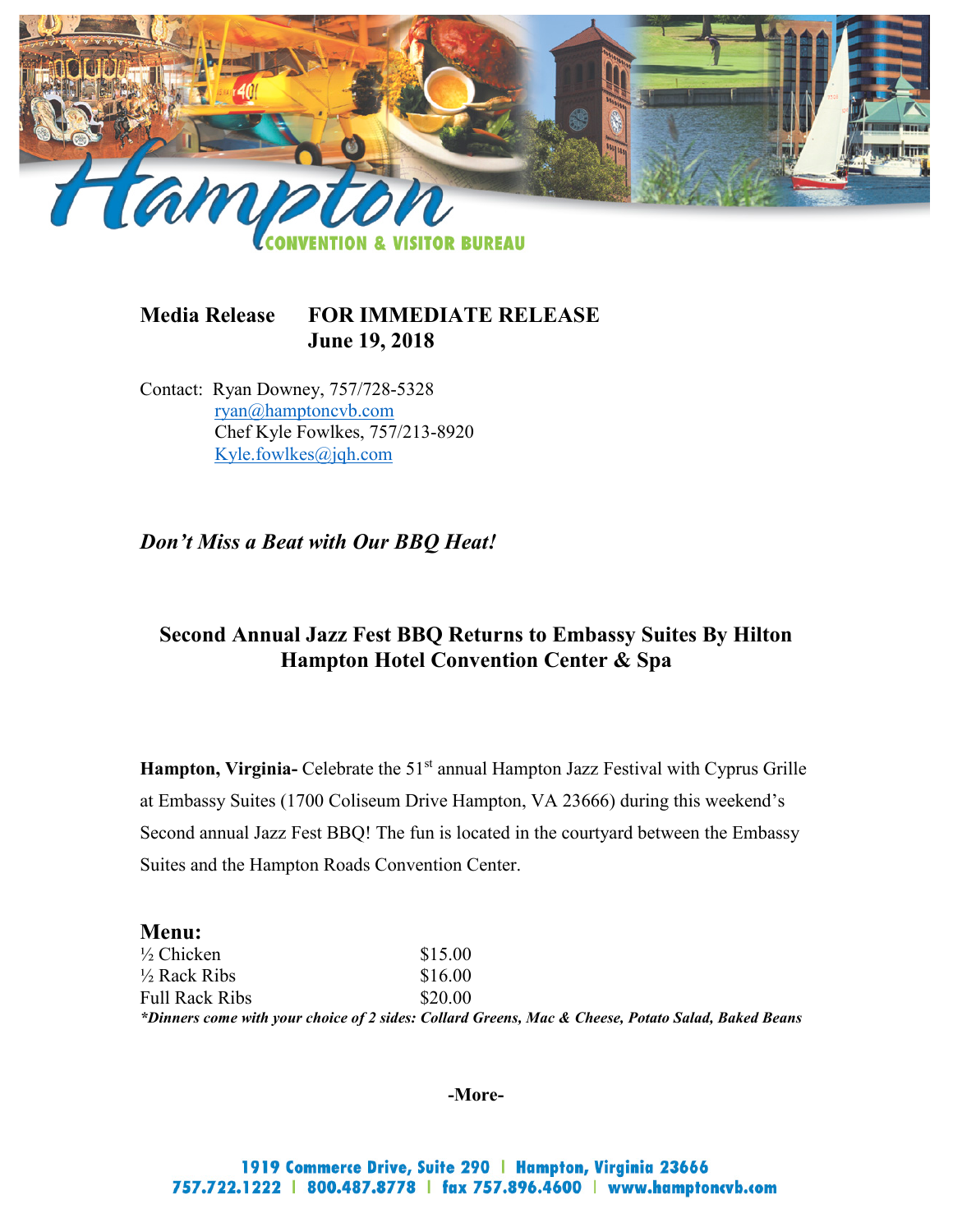## **Second Annual Jazz Fest BBQ Returns to Embassy Suites By Hilton Hampton Hotel Convention Center & Spa- Page 2**

**Hours of Operation:**

| Friday, June 22   | $2:00 \text{ p.m.} - 8:00 \text{ p.m.}$ |
|-------------------|-----------------------------------------|
| Saturday, June 23 | $12:00$ p.m. $-8:00$ p.m.               |

| Other highlights include DJ Mista Nice and DJ Juan Rivera 2:00 p.m. -5:00 p.m. on          |                                                                          |  |
|--------------------------------------------------------------------------------------------|--------------------------------------------------------------------------|--|
|                                                                                            | Friday and                                                               |  |
| 4:00 p.m. - 7:00 p.m. on Saturday; corn hole and giant Jenga; and a cash bar. Enter to     |                                                                          |  |
|                                                                                            | win                                                                      |  |
| a complimentary stay, dinner for two at Cyprus Grille. Spa Botanica gift card, and more.   |                                                                          |  |
| This weekend, June 22-24, the 51 <sup>st</sup> annual Hampton Jazz Festival returns to the |                                                                          |  |
|                                                                                            | Hampton                                                                  |  |
| Coliseum for yet another soulful weekend of unforgettable entertainment. This highly       |                                                                          |  |
|                                                                                            | anticipated                                                              |  |
| event will feature the top jazz, pop, R&B, and blues performers in the nation. This year's |                                                                          |  |
|                                                                                            | line-up                                                                  |  |
| includes:                                                                                  |                                                                          |  |
|                                                                                            |                                                                          |  |
| Friday, June 22 at 7:30 p.m.:                                                              | Charlie Wilson; Jazmine Sullivan; Gregory Porter;<br><b>Kustom Made</b>  |  |
| Saturday, June 23 at 7:00 p.m.:                                                            | Maze featuring Frankie Beverly; Boyz II Men;<br>Avery Sunshine; Lakeside |  |
| Sunday, June 24 at 2:00 p.m.:                                                              | Kenny G; Xscap3; Lalah Hathaway; Con Funk<br>Shun                        |  |